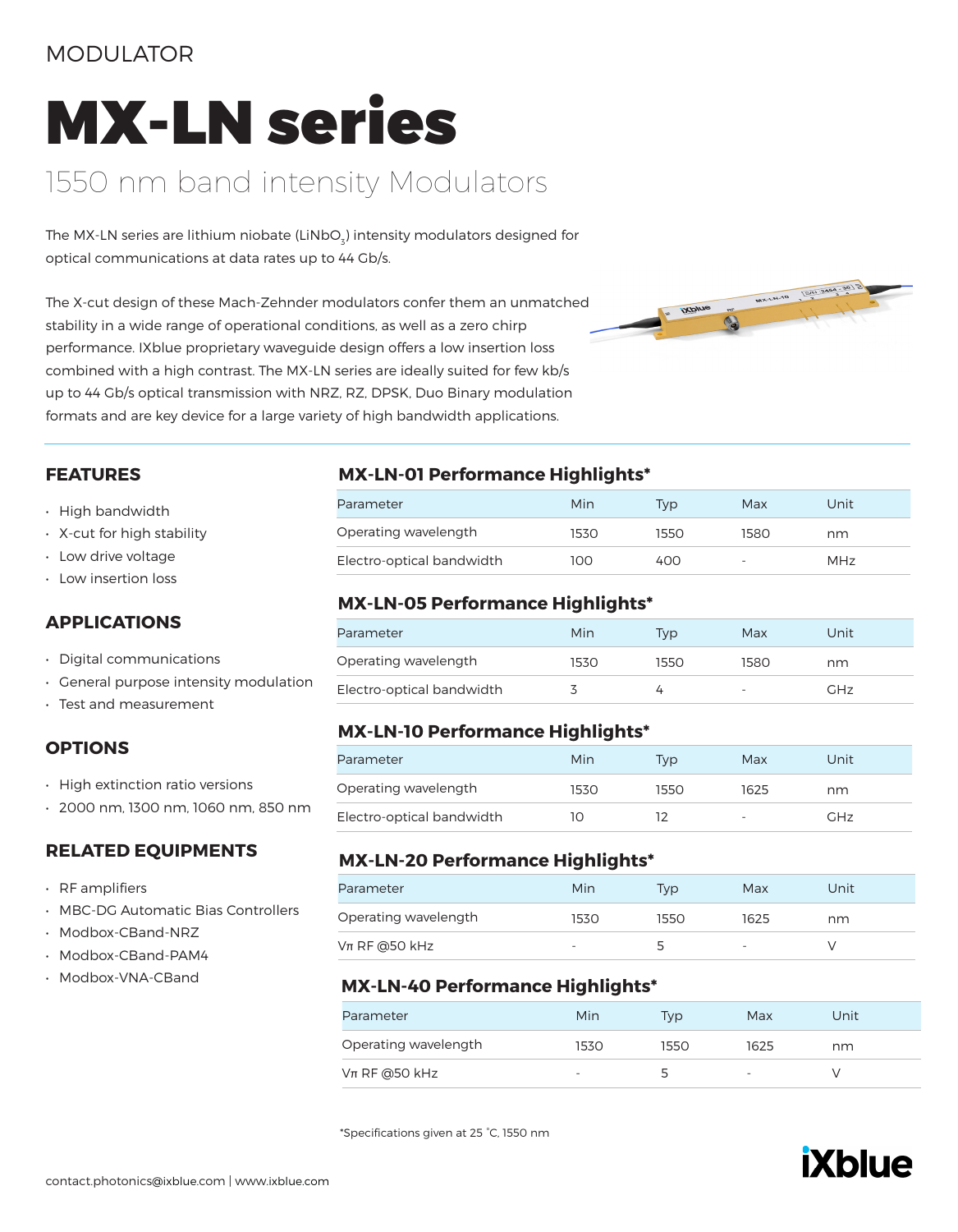### MODULATOR | **MX-LN SERIES** | 2/9

# MX-LN-0.1 100 MHz Intensity Modulator

### **Electrical Characteristics**

| Parameter                 | Symbol                                                          | Condition                 | <b>Min</b>                                 | Typ | Max                      | Unit       |
|---------------------------|-----------------------------------------------------------------|---------------------------|--------------------------------------------|-----|--------------------------|------------|
| Electro-optical bandwidth | $S_{21}$                                                        | RF electrodes, from 2 GHz | 100                                        | 400 | $\overline{\phantom{a}}$ | <b>MHz</b> |
| Ripple $S_{21}$           | $\Delta S_{21}$                                                 | RF electrodes, f < 12 GHz | $\overline{\phantom{a}}$                   | O.5 |                          | dB         |
| $Vπ$ RF @50 kHz           | $\mathsf{V}\pi_{\scriptscriptstyle\mathrm{RF}}$ 50 kHz          | RF electrodes, @ 1550 nm  | $\overline{\phantom{a}}$                   | 3.5 | 4                        | V          |
| $Vπ$ RF @200 Mb/s PRBS    | $\mathsf{V}\pi_{\scriptscriptstyle\mathrm{RF}200\ \text{Mb/s}}$ | RF electrodes, @ 1550 nm  | $\overline{\phantom{a}}$                   | 1.5 | $\overline{\phantom{a}}$ | V          |
| $Vπ$ DC electrodes        | $V\pi_{\text{pc}}$                                              | DC electrodes             |                                            | 6.5 | 7                        | V          |
| RF input impedance        | $Z_{_{\text{in-RF}}}$                                           | $\overline{\phantom{0}}$  | High impedance<br>$\overline{\phantom{a}}$ |     |                          |            |
| DC input impedance        | $Z_{\text{in-DC}}$                                              | $\overline{\phantom{a}}$  |                                            |     | $\overline{\phantom{a}}$ | $M\Omega$  |

50 Ω RF input

### **Optical Characteristics**

| Parameter            | Symbol                   | Condition                                            | Min                      | Typ                          | Max                      | Unit                     |
|----------------------|--------------------------|------------------------------------------------------|--------------------------|------------------------------|--------------------------|--------------------------|
| Crystal              | $\overline{\phantom{0}}$ | $\overline{\phantom{a}}$                             |                          | Lithium Niobate X-Cut Y-Prop |                          |                          |
| Operating wavelength | Λ                        | $\overline{\phantom{0}}$                             | 1530                     | 1550                         | 1580                     | nm                       |
| Insertion loss       | IL                       | Without connectors                                   | $\overline{\phantom{a}}$ | 3.5                          | 4.5                      | dB                       |
| DC Extinction ratio  | ER                       | Measured with narrow source<br>linewidth $<$ 200 MHz | - 20                     | 30                           | $\overline{\phantom{a}}$ | dB                       |
| Optical return loss  | ORL                      | $\overline{\phantom{m}}$                             | $-40$                    | $-45$                        |                          | dB                       |
| Chirp                | α                        | $\overline{\phantom{a}}$                             | $-0.7$                   | $\overline{\phantom{0}}$     | O.1                      | $\overline{\phantom{a}}$ |

All specifications given at 25 °C, 1550 nm, unless differently specified.

### **Absolute Maximum Ratings**

| Parameter             | Symbol     | Min                      | Max   | Unit |
|-----------------------|------------|--------------------------|-------|------|
| RF input power        | $EP_{in}$  | $\overline{\phantom{a}}$ | 28    | dBm  |
| <b>Bias Voltage</b>   | $V_{bias}$ | $-20$                    | $+20$ |      |
| Optical input power   | $OP_{in}$  | $\overline{\phantom{a}}$ | 20    | dBm  |
| Operating temperature | ОT         |                          | $+70$ | °C.  |
| Storage temperature   | ST         | -40                      | $+85$ | °⊂   |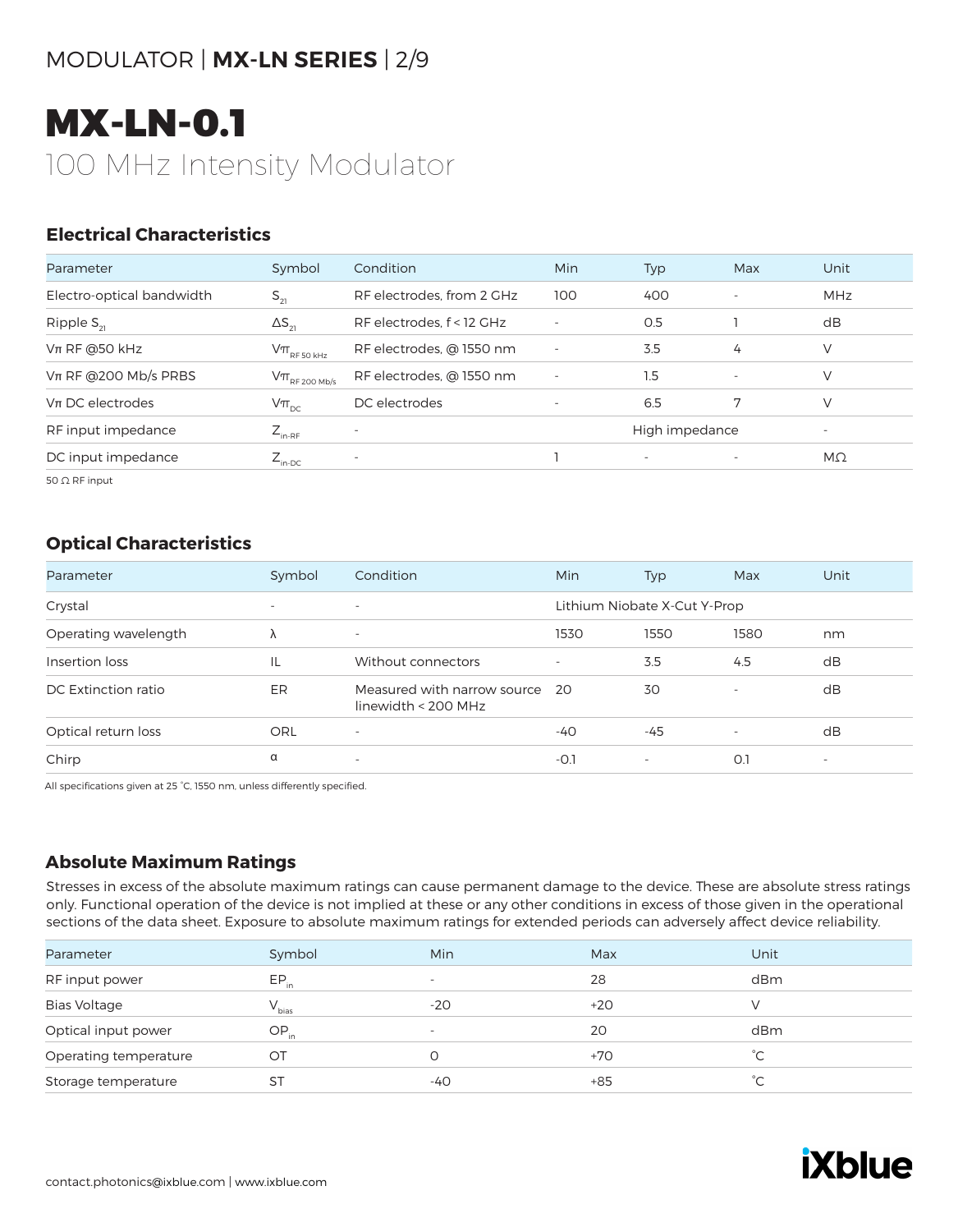### MODULATOR | **MX-LN SERIES** | 3/9

# MX-LN-05 5 GHz Intensity Modulator

### **Electrical Characteristics**

| Parameter                       | Symbol                                                                              | Condition                | Min                      | Typ                      | Max                      | Unit       |
|---------------------------------|-------------------------------------------------------------------------------------|--------------------------|--------------------------|--------------------------|--------------------------|------------|
| Electro-optical bandwidth       | $S_{21}$                                                                            | RF electrodes            | 3                        | 4                        | $\overline{\phantom{a}}$ | <b>GHz</b> |
| Ripple $S_{21}$                 | $\Delta S_{21}$                                                                     | RF electrodes            | $\overline{\phantom{a}}$ | O.5                      |                          | dB         |
| Electrical return loss, 0-5 GHz | $S_{11}$                                                                            | RF electrodes            |                          | $-13$                    | $-10$                    | dB         |
| $Vπ$ RF @50 kHz                 | $\mathsf{V}\pi_{\scriptscriptstyle\mathrm{RF}\,50\,\scriptscriptstyle\mathrm{kHz}}$ | RF electrodes, @ 1550 nm | $\overline{\phantom{a}}$ | 3.5                      | 4                        | $\vee$     |
| $Vπ$ DC electrodes              | $V\pi_{\text{pc}}$                                                                  | DC electrodes            | $\overline{\phantom{a}}$ | 6.5                      | 7                        | V          |
| RF input impedance              | $Z_{_{\text{in-RF}}}$                                                               | $\overline{\phantom{a}}$ | $\overline{\phantom{a}}$ | 50                       | $\overline{\phantom{a}}$ | Ω          |
| DC input impedance              | $Z_{\text{in-DC}}$                                                                  |                          |                          | $\overline{\phantom{0}}$ | $\overline{\phantom{a}}$ | $M\Omega$  |

50 Ω RF input

#### **Optical Characteristics**

| Parameter            | Symbol                   | Condition                                            | <b>Min</b>                   | Typ                      | Max                      | Unit                     |
|----------------------|--------------------------|------------------------------------------------------|------------------------------|--------------------------|--------------------------|--------------------------|
| Crystal              | $\overline{\phantom{0}}$ | $\overline{\phantom{a}}$                             | Lithium Niobate X-Cut Y-Prop |                          |                          |                          |
| Operating wavelength | Λ                        | $\overline{\phantom{a}}$                             | 1530                         | 1550                     | 1580                     | nm                       |
| Insertion loss       | IL                       | Without connectors                                   | $\overline{\phantom{a}}$     | 3.5                      | 4.5                      | dB                       |
| DC Extinction ratio  | ER                       | Measured with narrow source<br>linewidth $<$ 200 MHz | - 20                         | 25                       | $\overline{\phantom{a}}$ | dB                       |
| Optical return loss  | ORL                      |                                                      | $-40$                        | $-45$                    |                          | dB                       |
| Chirp                | $\alpha$                 | $\sim$                                               | $-O.1$                       | $\overline{\phantom{a}}$ | O.1                      | $\overline{\phantom{a}}$ |

All specifications given at 25 °C, 1550 nm, unless differently specified.

#### **Absolute Maximum Ratings**

| Parameter             | Symbol     | Min                      | Max   | Unit         |
|-----------------------|------------|--------------------------|-------|--------------|
| RF input power        | $EP_{in}$  | $\overline{\phantom{0}}$ | 28    | dBm          |
| <b>Bias Voltage</b>   | $V_{bias}$ | $-20$                    | $+20$ |              |
| Optical input power   | $OP_{in}$  | $\overline{\phantom{a}}$ | 20    | dBm          |
| Operating temperature | OТ         |                          | $+70$ | °C.          |
| Storage temperature   | <b>ST</b>  | -40                      | $+85$ | $^{\circ}$ C |
|                       |            |                          |       |              |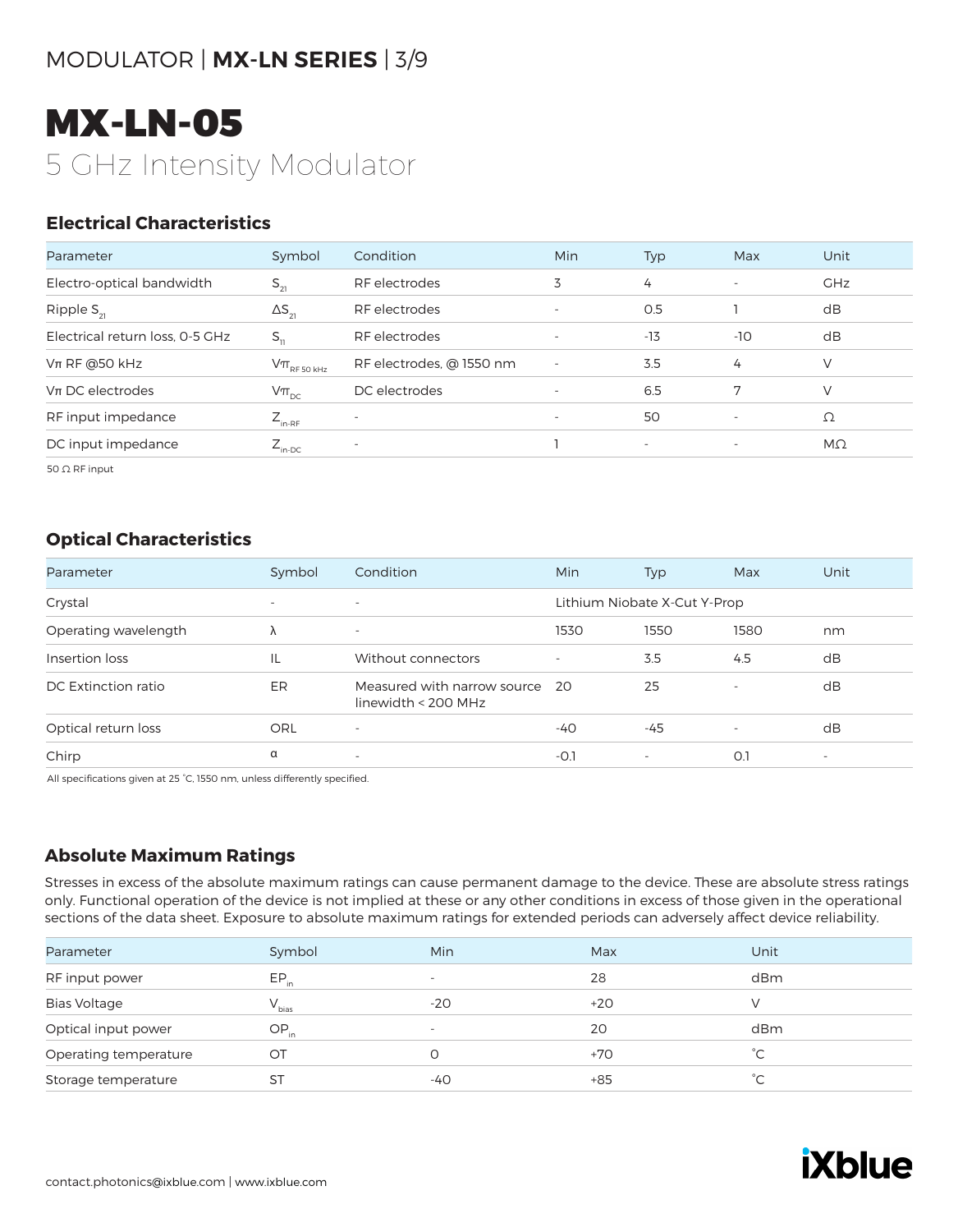### MODULATOR | **MX-LN SERIES** | 4/9

# MX-LN-10 10 GHz Intensity Modulator

### **Electrical Characteristics**

| Parameter                 | Symbol                                                                                  | Condition                 | Min                      | Typ   | Max                      | Unit       |
|---------------------------|-----------------------------------------------------------------------------------------|---------------------------|--------------------------|-------|--------------------------|------------|
| Electro-optical bandwidth | $S_{21}$                                                                                | RF electrodes, from 2 GHz | 10                       | 12    | $\overline{\phantom{a}}$ | <b>GHz</b> |
| Ripple $S_{21}$           | $\Delta S_{21}$                                                                         | RF electrodes, f < 12 GHz | ٠                        | O.5   |                          | dB         |
| Electrical return loss    | $S_{11}$                                                                                | RF electrodes             | $\overline{\phantom{a}}$ | $-12$ | -10                      | dB         |
| $Vπ$ RF @50 kHz           | $\mathsf{V}\pi_{\scriptscriptstyle\mathrm{RF}\,50\,\scriptscriptstyle\mathrm{kHz}}$     | RF electrodes, @ 1550 nm  | $\overline{\phantom{a}}$ | 5.5   | 6.5                      | V          |
| $V\pi$ RF @10 Gb/s PRBS   | $\mathsf{V}\pi_{\scriptscriptstyle\mathrm{RF}\, \scriptscriptstyle 10\, \mathrm{Gb/s}}$ | RF electrodes, @ 1550 nm  | ٠                        | 6.5   | 7                        | V          |
| $Vπ$ DC electrodes        | $V\pi_{\text{pc}}$                                                                      | DC electrodes             | $\overline{\phantom{a}}$ | 6.5   | 7                        | V          |
| RF input impedance        | $Z_{_{\text{in-RF}}}$                                                                   |                           | $\overline{\phantom{a}}$ | 50    | $\overline{\phantom{a}}$ | Ω          |
| DC input impedance        | $Z_{\text{in-DC}}$                                                                      | $\qquad \qquad -$         | $\overline{\phantom{a}}$ |       | $\overline{\phantom{a}}$ | MΩ         |

50 Ω RF input

### **Optical Characteristics**

| Parameter                           | Symbol                   | Condition                                            | <b>Min</b>               | Typ                          | Max                      | Unit |
|-------------------------------------|--------------------------|------------------------------------------------------|--------------------------|------------------------------|--------------------------|------|
| Crystal                             | $\overline{\phantom{0}}$ | $\overline{\phantom{a}}$                             |                          | Lithium Niobate X-Cut Y-Prop |                          |      |
| Operating wavelength                | Λ                        | $\overline{\phantom{a}}$                             | 1530                     | 1550                         | 1625                     | nm   |
| Insertion loss                      | IL                       | Without connectors                                   | $\overline{\phantom{a}}$ | 3.5                          | $\overline{\phantom{a}}$ | dB   |
| Insertion loss (with low IL option) | LIL                      | Without connectors                                   | $\overline{\phantom{a}}$ | 2.7                          | 3                        | dB   |
| DC Extinction ratio                 | ER                       | Measured with narrow source<br>linewidth < $200$ MHz | -20                      | 22                           | $\overline{\phantom{a}}$ | dB   |
| Optical return loss                 | ORL                      | $\overline{\phantom{a}}$                             | $-40$                    | $-45$                        |                          | dB   |
| Chirp                               | α                        | $\overline{\phantom{0}}$                             | -0.1                     | O                            | O.1                      | ۰    |

All specifications given at 25 °C, 1550 nm, unless differently specified.

### **Absolute Maximum Ratings**

| Parameter             | Symbol     | Min                      | Max   | Unit        |
|-----------------------|------------|--------------------------|-------|-------------|
| RF input power        | $EP_{in}$  | $\overline{\phantom{0}}$ | 28    | dBm         |
| <b>Bias Voltage</b>   | $V_{bias}$ | -20                      | $+20$ |             |
| Optical input power   | $OP_{in}$  | $\overline{\phantom{0}}$ | 20    | dBm         |
| Operating temperature | OT         |                          | $+70$ | $^{\circ}C$ |
| Storage temperature   | ST         | -40                      | $+85$ | °С          |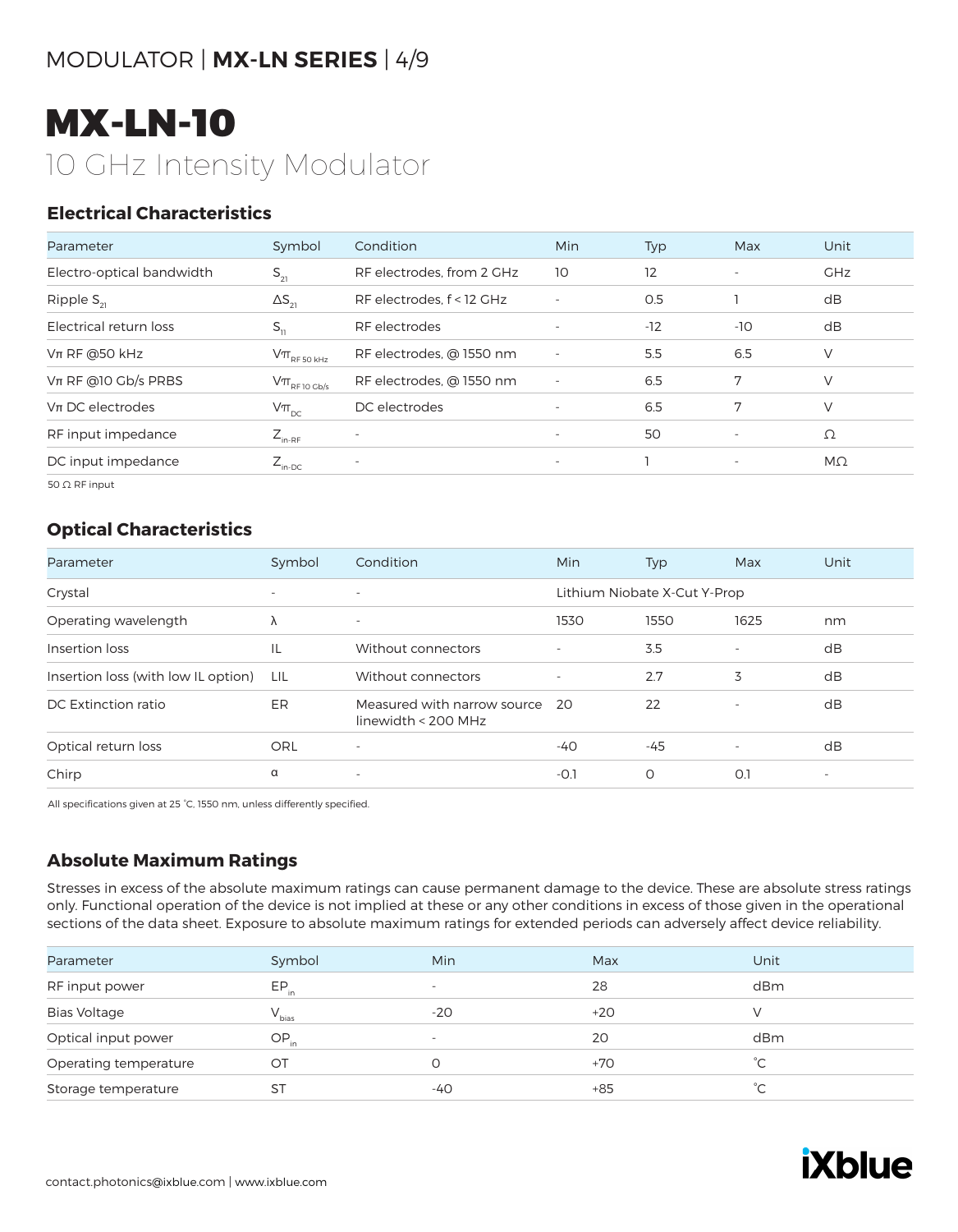### MODULATOR | **MX-LN SERIES** | 5/9

# MX-LN-20 20 GHz Intensity Modulator

### **Electrical Characteristics**

| Parameter                 | Symbol                                                                              | Condition                 | <b>Min</b>               | Typ   | Max                      | Unit       |
|---------------------------|-------------------------------------------------------------------------------------|---------------------------|--------------------------|-------|--------------------------|------------|
| Electro-optical bandwidth | $S_{21}$                                                                            | RF electrodes, from 2 GHz | 20                       | 25    | $\overline{\phantom{a}}$ | <b>GHz</b> |
| Ripple $S_{21}$           | $\Delta S_{21}$                                                                     | RF electrodes, f < 20 GHz | $\overline{\phantom{a}}$ | 0.5   |                          | dB         |
| Electrical return loss    | $S_{11}$                                                                            | RF electrodes             |                          | $-12$ | $-10$                    | dB         |
| $Vπ$ RF @50 kHz           | $\mathsf{V}\pi_{\scriptscriptstyle\mathrm{RF}\,50\,\scriptscriptstyle\mathrm{kHz}}$ | RF electrodes, @ 1550 nm  | $\overline{\phantom{a}}$ | 5     | 5.5                      | V          |
| $V\pi$ RF @20 Gb/s PRBS   | $V\pi$ <sub>RF 20 Gb/s</sub>                                                        | RF electrodes, @ 1550 nm  |                          | 5.5   | 6                        | V          |
| $Vπ$ DC electrodes        | $V\pi_{\text{DC}}$                                                                  | DC electrodes             |                          | 6.5   | 7                        | V          |
| RF input impedance        | $Z_{_{\text{in-RF}}}$                                                               | $\overline{\phantom{a}}$  | $\overline{\phantom{a}}$ | 50    | $\overline{\phantom{a}}$ | Ω          |
| DC input impedance        | $Z_{\text{in-DC}}$                                                                  | $\overline{\phantom{a}}$  | $\overline{\phantom{a}}$ |       | $\overline{\phantom{a}}$ | $M\Omega$  |
|                           |                                                                                     |                           |                          |       |                          |            |

50 Ω RF input

### **Optical Characteristics**

| Parameter            | Symbol                   | Condition                                          | Min                      | Typ                          | Max                      | Unit                     |
|----------------------|--------------------------|----------------------------------------------------|--------------------------|------------------------------|--------------------------|--------------------------|
| Crystal              | $\overline{\phantom{a}}$ | $\overline{\phantom{a}}$                           |                          | Lithium Niobate X-Cut Y-Prop |                          |                          |
| Operating wavelength | Λ                        | $\overline{\phantom{a}}$                           | 1530                     | 1550                         | 1625                     | nm                       |
| Insertion loss       | IL                       | Without connectors                                 | $\overline{\phantom{a}}$ | 3.5                          | 4.5                      | dB                       |
| DC Extinction ratio  | ER                       | Measured with narrow source<br>linewidth < 200 MHz | -20                      | 22                           | $\overline{\phantom{a}}$ | dB                       |
| Optical return loss  | <b>ORL</b>               | $\overline{\phantom{a}}$                           | $-40$                    | $-45$                        | $\overline{\phantom{a}}$ | dB                       |
| Chirp                | α                        | $\overline{\phantom{a}}$                           | -0.1                     | O                            | O.1                      | $\overline{\phantom{a}}$ |

All specifications given at 25 °C, 1550 nm, unless differently specified.

### **Absolute Maximum Ratings**

| Parameter             | Symbol     | Min                      | Max   | Unit         |  |
|-----------------------|------------|--------------------------|-------|--------------|--|
| RF input power        | $EP_{in}$  | $\overline{\phantom{0}}$ | 28    | dBm          |  |
| <b>Bias Voltage</b>   | $V_{bias}$ | $-20$                    | $+20$ |              |  |
| Optical input power   | $OP_{in}$  | $\overline{\phantom{0}}$ | 20    | dBm          |  |
| Operating temperature | OT         | 0                        | $+70$ | $^{\circ}$ C |  |
| Storage temperature   | ST         | -40                      | $+85$ | $^{\circ}C$  |  |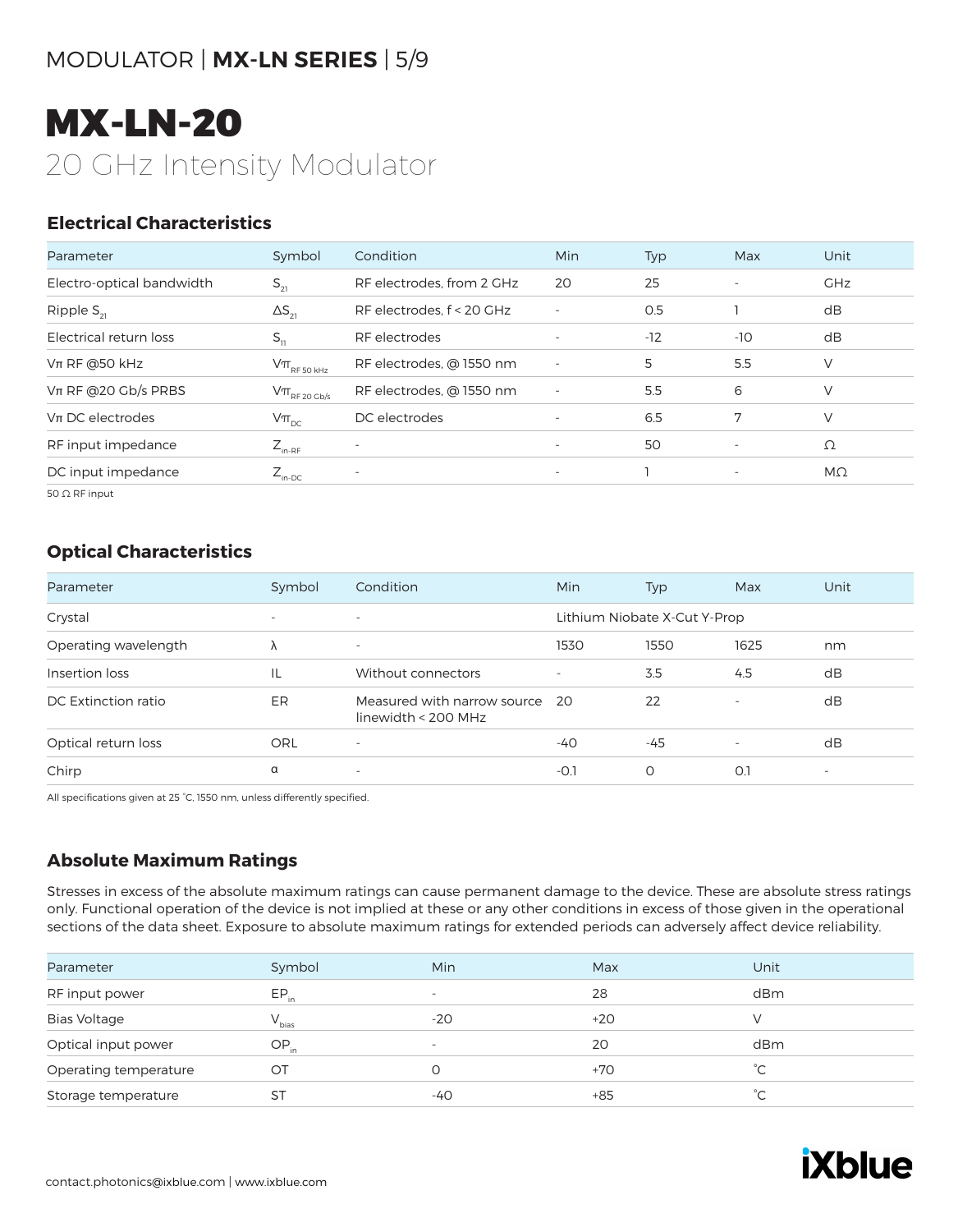### MODULATOR | **MX-LN SERIES** | 6/9

# MX-LN-40 40 GHz Intensity Modulator

### **Electrical Characteristics**

| Parameter                 | Symbol                                                                              | Condition                 | Min                      | Typ    | Max                      | Unit       |
|---------------------------|-------------------------------------------------------------------------------------|---------------------------|--------------------------|--------|--------------------------|------------|
| Electro-optical bandwidth | $S_{21}$                                                                            | RF electrodes, from 2 GHz | 28                       | 30     | $\overline{\phantom{a}}$ | <b>GHz</b> |
| Ripple $S_{21}$           | $\Delta S_{21}$                                                                     | RF electrodes, f < 30 GHz | $\overline{\phantom{a}}$ | 0.5    |                          | dB         |
| Electrical return loss    | $S_{11}$                                                                            | RF electrodes             | $\overline{\phantom{a}}$ | $-12$  | -10                      | dB         |
| $Vπ$ RF @50 kHz           | $\mathsf{V}\pi_{\scriptscriptstyle\mathrm{RF}\,50\,\scriptscriptstyle\mathrm{kHz}}$ | RF electrodes, @ 1550 nm  | $\overline{\phantom{a}}$ | 5      | 6                        | V          |
| $Vπ$ DC electrodes        | $V\pi_{\text{pc}}$                                                                  | DC electrodes, @ 1550 nm  | $\overline{\phantom{a}}$ | 6.5    | 7                        | $\vee$     |
| RF input impedance        | $Z_{_{\text{in-RF}}}$                                                               |                           | $\overline{\phantom{a}}$ | 50     | $\overline{\phantom{a}}$ | Ω          |
| DC input impedance        | $Z_{\text{in-DC}}$                                                                  | $\overline{\phantom{a}}$  |                          | $\sim$ | $\overline{\phantom{a}}$ | $M\Omega$  |

50 Ω RF input

### **Optical Characteristics**

| Parameter            | Symbol                   | Condition                                          | <b>Min</b>               | <b>Typ</b>                   | Max                      | Unit                     |
|----------------------|--------------------------|----------------------------------------------------|--------------------------|------------------------------|--------------------------|--------------------------|
| Crystal              | $\overline{\phantom{a}}$ | $\overline{\phantom{a}}$                           |                          | Lithium Niobate X-Cut Y-Prop |                          |                          |
| Operating wavelength | λ                        | $\overline{\phantom{a}}$                           | 1530                     | 1550                         | 1625                     | nm                       |
| Insertion loss       | IL                       | Without connectors                                 | $\overline{\phantom{a}}$ | 3.5                          | 4.5                      | dB                       |
| DC Extinction ratio  | ER                       | Measured with narrow source<br>linewidth < 200 MHz | - 20                     | 22                           |                          | dB                       |
| Optical return loss  | ORL                      | ٠                                                  | -40                      | $-45$                        | $\overline{\phantom{a}}$ | dB                       |
| Chirp                | α                        | $\overline{\phantom{a}}$                           | $-0.1$                   | O                            | O.1                      | $\overline{\phantom{a}}$ |

All specifications given at 25 °C, 1550 nm, unless differently specified.

### **Absolute Maximum Ratings**

| Parameter             | Symbol     | Min                      | Max   | Unit         |
|-----------------------|------------|--------------------------|-------|--------------|
| RF input power        | $EP_{in}$  | $\overline{\phantom{a}}$ | 28    | dBm          |
| <b>Bias Voltage</b>   | $V_{bias}$ | $-20$                    | $+20$ |              |
| Optical input power   | $OP_{in}$  | $\overline{\phantom{m}}$ | 20    | dBm          |
| Operating temperature | OT         |                          | $+70$ | $^{\circ}C$  |
| Storage temperature   | ST         | -40                      | $+85$ | $^{\circ}$ C |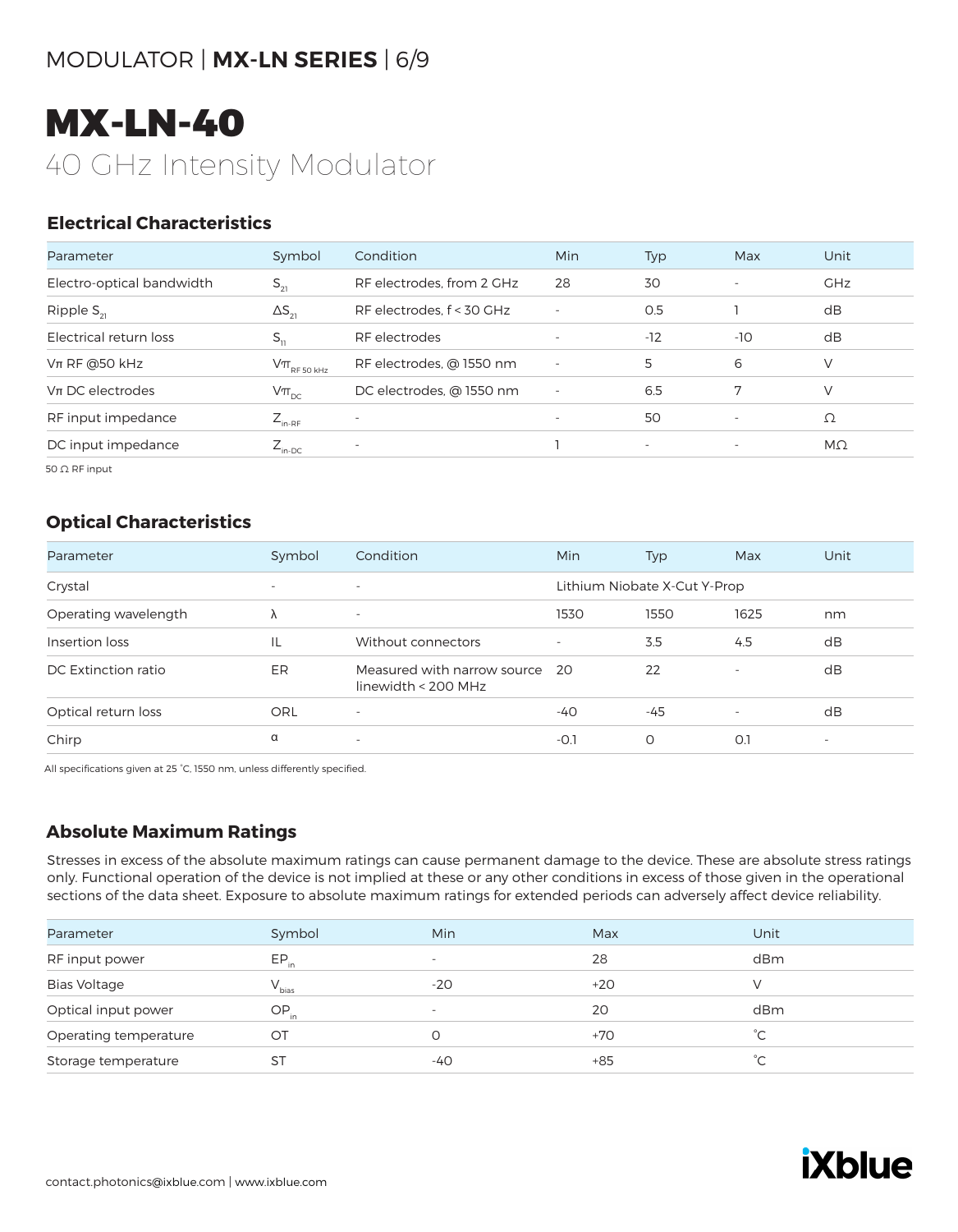# MX-LN-0.1 & 05

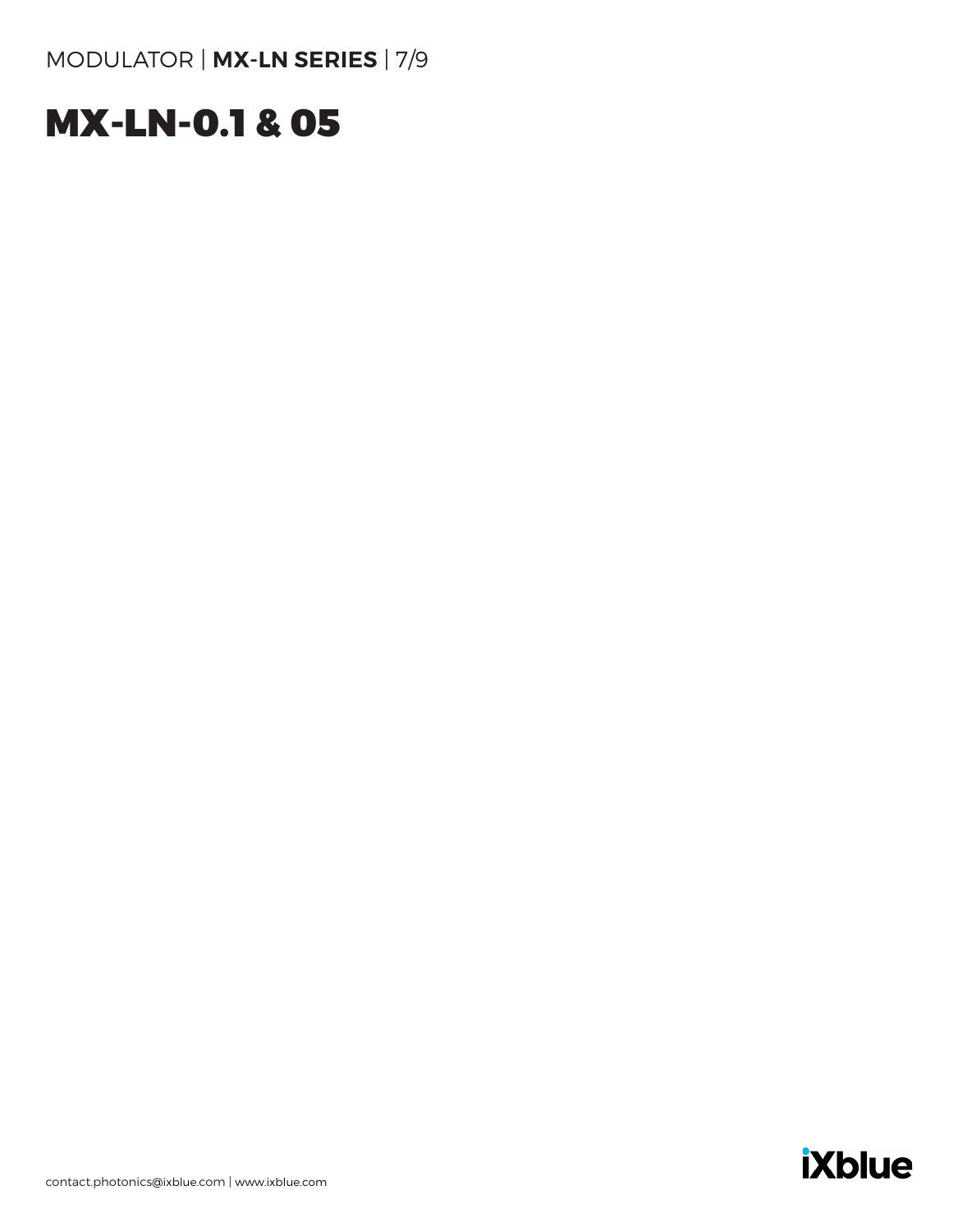## MX-LN-10, 20 & 40